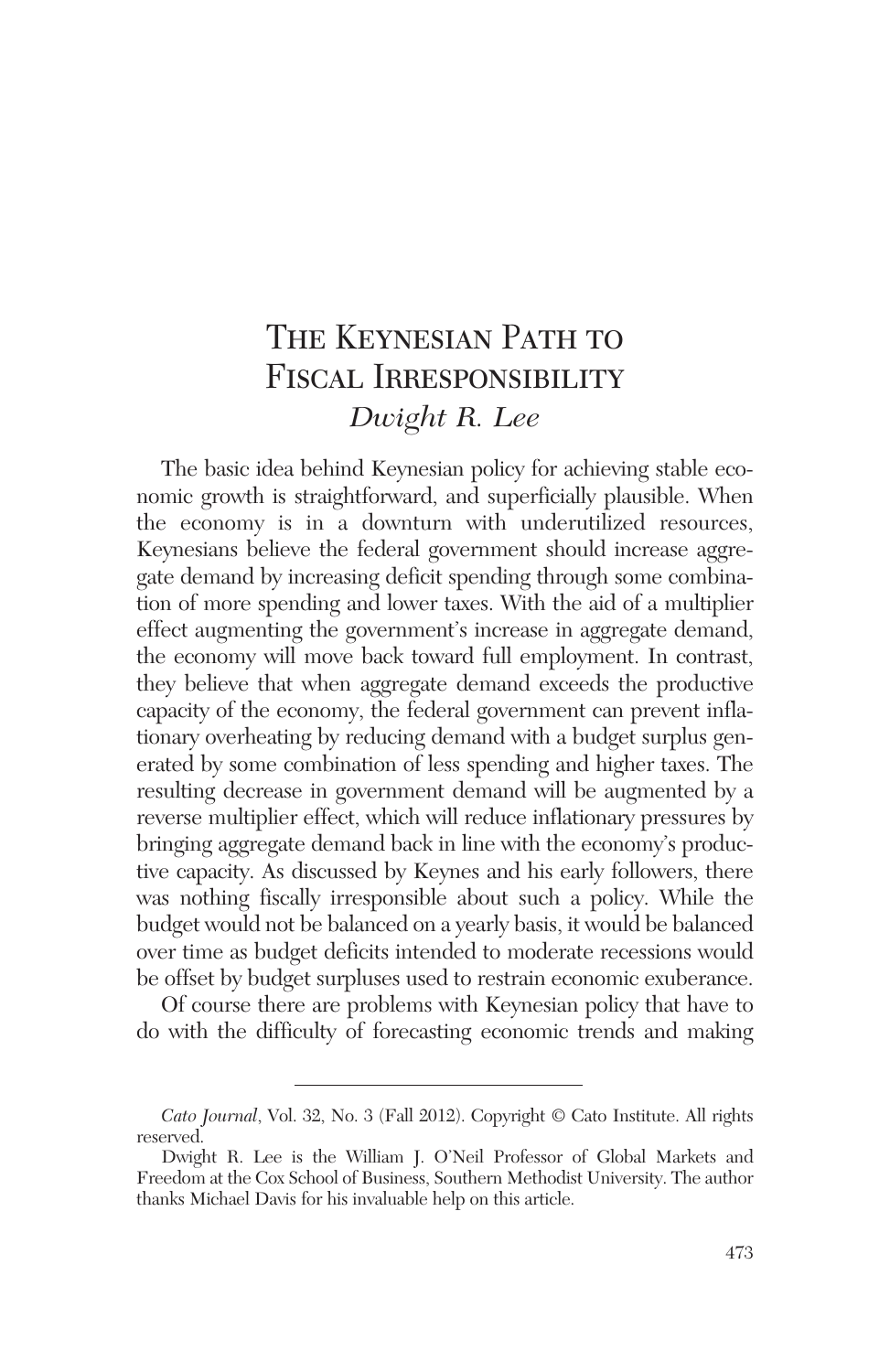timely fiscal adjustments. These are problems that are widely recognized as troublesome. They are not my concern, however, since I shall argue that even if Keynesian remedies could be implemented in a timely manner, there are other serious problems undermining Keynesian hopes for moderating the decline, duration, and frequency of economic downturns. The first problem is that Keynesian prescriptions are filtered through a political process being driven by many competing agendas, of which balanced economic growth is only one. The second problem is that both Keynesian economics and the political process are almost entirely focused on short-run demand-side concerns while largely ignoring the long-run importance of economic productivity. The result is a political dynamic that has increasingly turned Keynesian economics into a prescription for fiscal irresponsibility that undermines economic growth without promoting economic stability.

# Fiscal History before the Great Depression

From 1792 until 1930 the federal budget averaged 3.2 percent of gross domestic product. Peacetime spending (excluding the Civil War and World War I) averaged 2.7 percent of GDP. Over that 139-year period, the federal budget was roughly in balance, with federal deficits occurring in only 38 years. Those deficits occurred almost entirely because of spending increases during wartime or reduced revenues during economic downturns (see Figures 1 and 2). The prevailing view was that such downturns would correct themselves through market adjustments, with increased government spending being neither necessary nor desirable.

That view is certainly supported by economic performance during most of U.S. history. Representative of this performance was the impressive economic growth with low unemployment and increasing real wages in the post–Civil War period, during which the federal budget was either in surplus or balanced for 27 straight years with a surplus in 24 of those years (see Figure 1). In addition to a short and mild recession that started before the Civil War was over, there were two other economic downturns during the 27 years after the Civil War, the longest one starting in 1873. All three downturns recovered in response to market adjustments, with no attempt to shorten it with increased government spending. Despite (or more likely because of) the lack of any Keynesian stimulus, even the duration of the 1873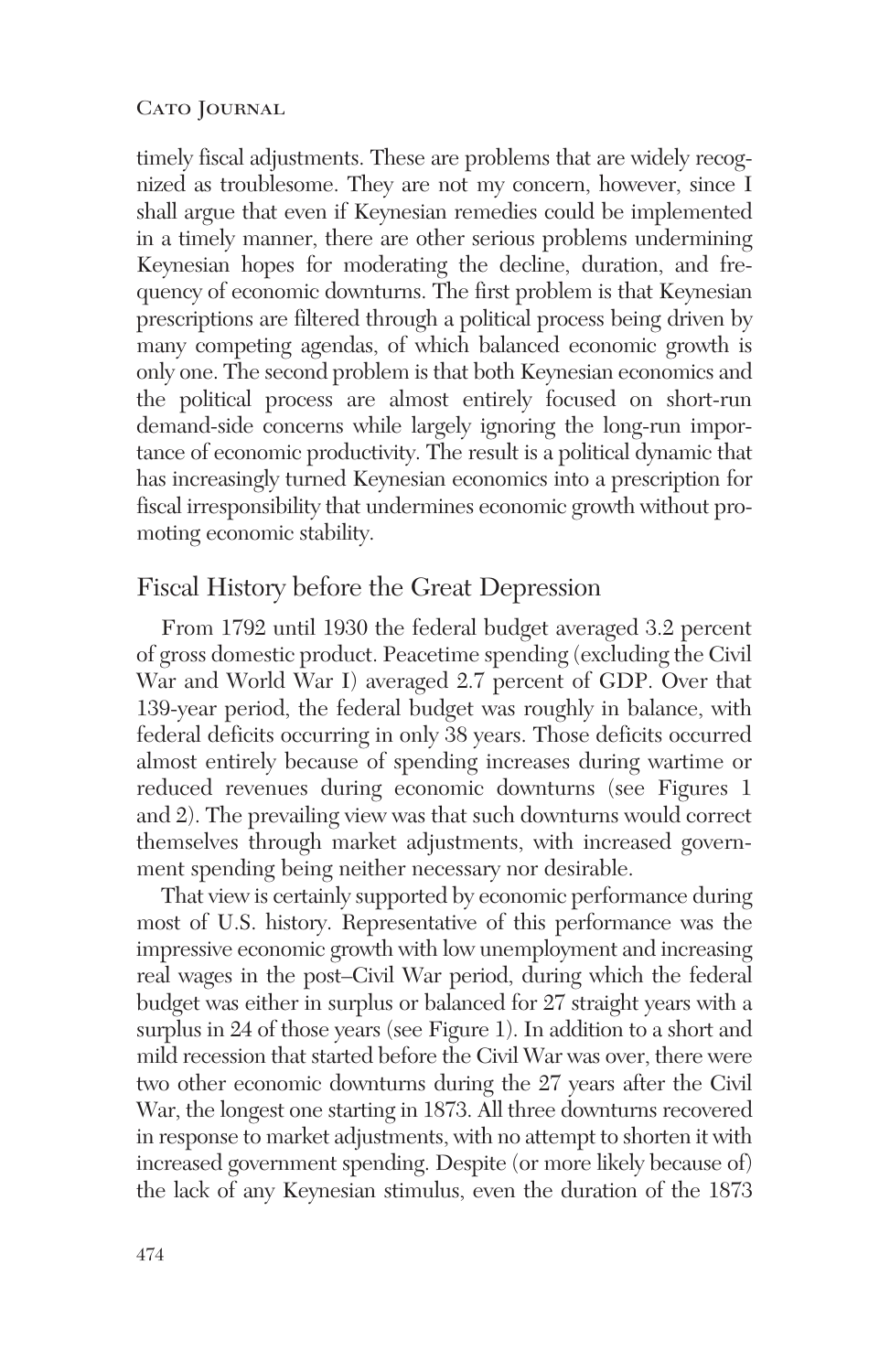

FIGURE 1 Deficits as Percentage of GDP

Source: U.S. Census Bureau, *Historical Statistics of the United States.*

economic decline was far shorter than the Great Depression of the  $1930s<sup>1</sup>$  Even with falling tax revenue, the federal budget remained in surplus through the 1873 downturn, with the first post–Civil War budget deficit not occurring until the 1893 downturn, with that deficit caused by a decline in federal revenues, not an increase in government spending. The 1893 decline was a serious depression, though economic recovery took far less time in response to market forces than it did during the Great Depression, when the economy was supposedly being stimulated with unprecedented peacetime federal spending and budget deficits as well as a host of government regulations (see Figure 2).

An important lesson from this experience, indeed from the entire U.S. experience until the early 1930s, is that while market economies suffer from occasional recessions, they recover and continue growing without the need of increased government spending and budget deficits called for by Keynesian prescriptions.

The fact that market economies self-correct from economic downturns without fiscal stimulus does not imply that federal spending was unimportant to U.S. economic success during the nation's first

<sup>&</sup>lt;sup>1</sup>The National Bureau of Economic Research claims the 1873 depression lasted slightly over five years, but some economists now doubt it lasted that long. For example, Davis (2006: 106) argues that its duration was around three years.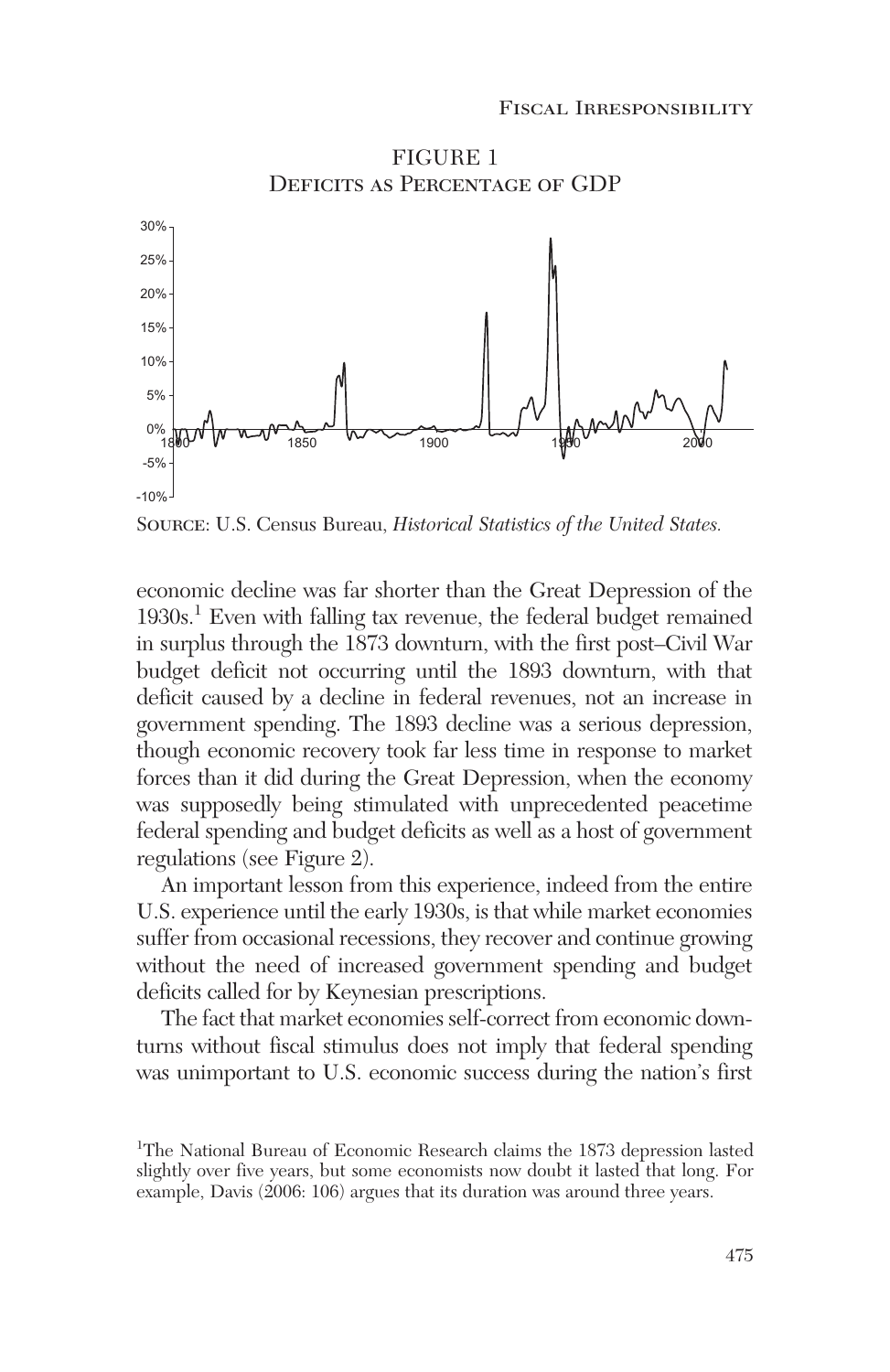

0%

Source: Bureau of Economic Analysis, National Income and Product Accounts.

SOURCE: Bureau of Economic Analysis, National Income and Product Accounts.

10%

CATO JOURNAL

60%

50%

40%

30%

20%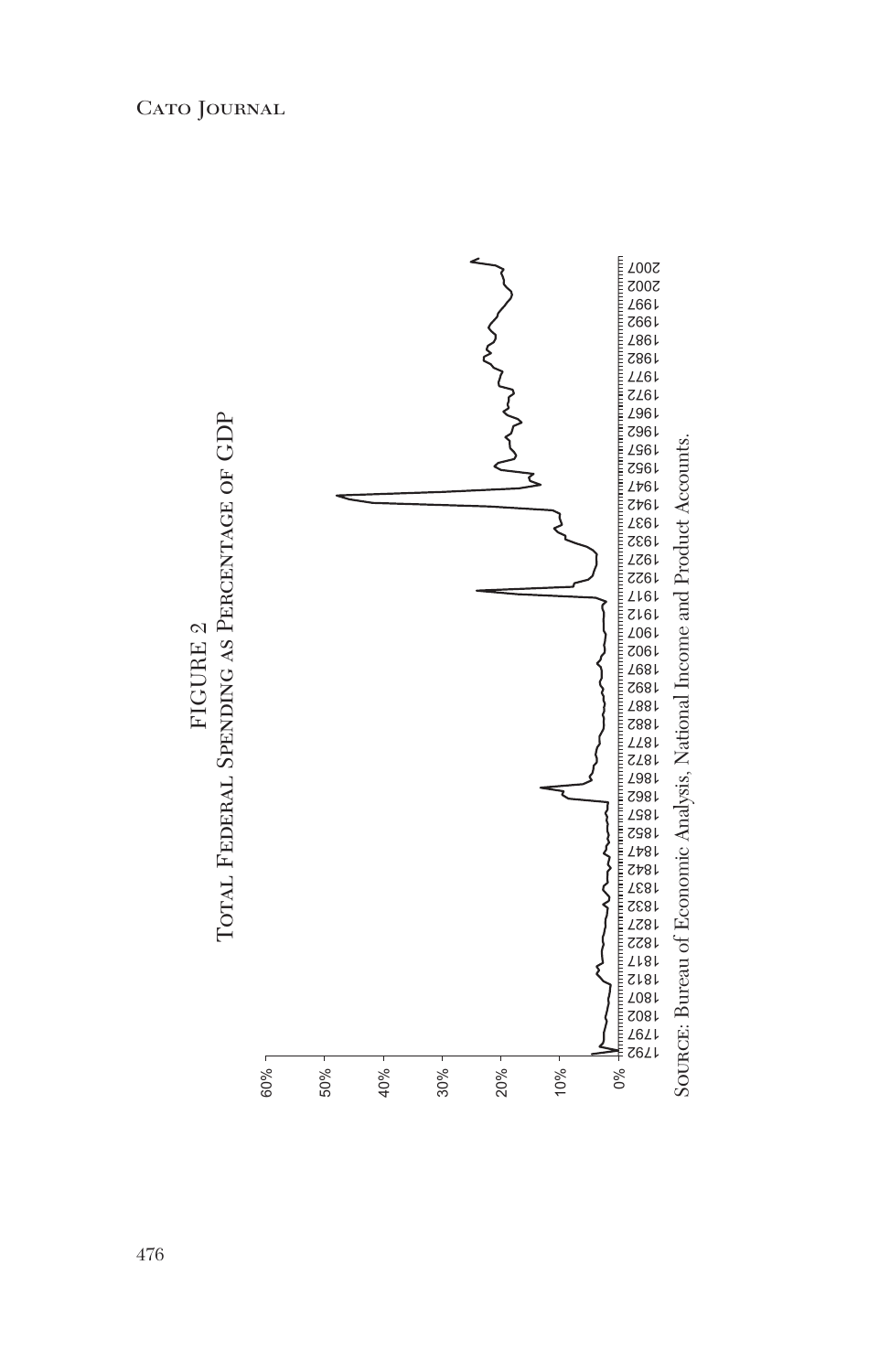140-plus years.<sup>2</sup> The federal budget was spent primarily on such activities as providing national defense, infrastructure, law enforcement, and establishing standards on weights and measures. These activities create an environment that unleashes the power of private enterprise and entrepreneurship to create wealth. But as important as what the federal government did to promote economic success, what it did not do was just as important. It did little to override the decisions of consumers and producers with regulations and spending programs as they pursued their interests in response to market incentives. Government action was limited by the prevailing view that prosperity resulted from people keeping most of their earnings because it is their investments and spending choices that do the most to create productive jobs and general prosperity. The idea that the federal government could promote prosperity by spending more of the nation's wealth would have been widely dismissed as foolish.

# Fiscal History in the Modern Era

A clear divide in U.S. fiscal history took place in the early 1930s. The proximate cause of this divide was the Great Depression, but it can be traced to a shift in the prevailing political ideology that began in the late 1800s with the populist and progressive movements. Those movements were rooted in a growing belief that market economies required the detailed guidance of the federal government. Beginning as a minority view, it became increasingly accepted that only through government regulation of economic decisions and the stimulus of more federal spending and transfers could economic growth be maintained and economic output be distributed fairly. By the 1930s this belief was sufficiently widespread to give political traction to the idea that more government spending (particularly deficit spending) and control over the economy could reverse the economic downturn that became the Great Depression.<sup>3</sup> This view was given intellectual impetus with the 1936 publication of *The General Theory of Employment, Interest and Money* by John Maynard Keynes, which provided an argument for the use of fiscal policy by central governments to smooth out business cycles. The result was that federal spending expanded and its composition changed.

<sup>2</sup> Our data begin a few years after the ratification of the U.S. Constitution. 3 For an excellent discussion of this shift in ideology and its consequences, see Higgs (1987), particularly Chapters 6–8.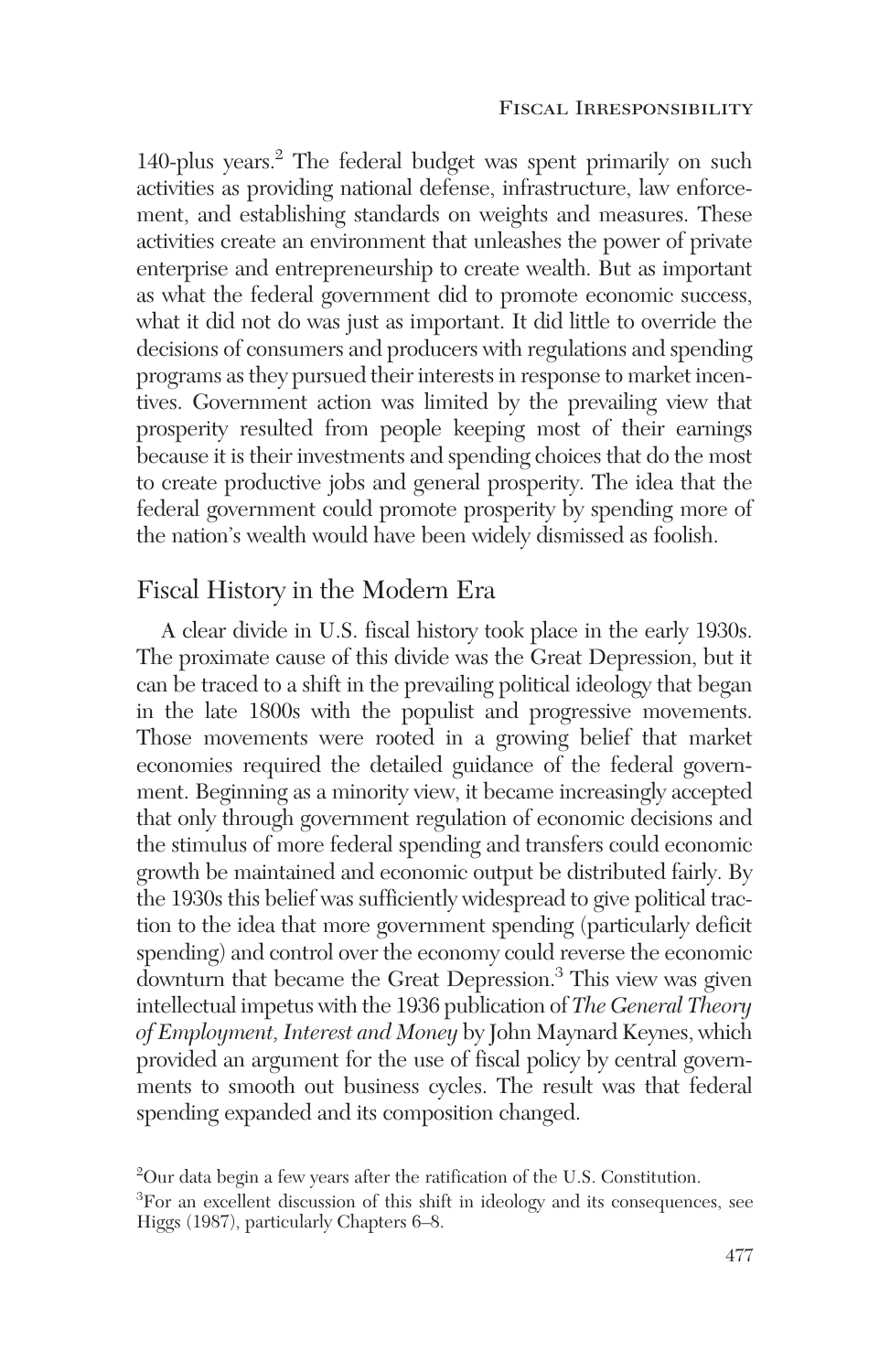With the ideological shift, supported by the intellectual acceptance of Keynes's *General Theory*, politicians found themselves with an excuse to do what most had always wanted to do—take more money from the general public and transfer it to favored groups (or voting blocs). The benefits are invariably less than the costs, but they are visible, readily appreciated, and easily credited to politicians. Predictably, beginning in the 1930s federal spending began increasing as a share of GDP. It was about 4 percent of GDP in 1930, increased during the Great Depression and spiked to a historical high of about 47 percent during World War II. The federal government share of GDP then dropped to about 13 percent in 1948, reached a bumpy plateau in the early 1960s at slightly below to slightly above 20 percent that lasted for over 40 years, and then escalated rapidly in late 2008 to an estimated 25 percent in 2011.<sup>4</sup>

It is not just the growth of total federal spending, however, that deserves attention. As the federal spending has grown, its composition experienced a fundamental change. Except for World War II, the bulk of the growth in federal spending has gone to funding transfers from those who earn it to those with the political influence to take it. Currently almost 45 percent of federal spending consists of transfer payments paid out by the big three transfer program—Social Security, Medicare, and Medicaid (see Figure 3).<sup>5</sup>

The growth in transfers seen in the post-WWII era would have been unimaginable in earlier times. It was obviously facilitated by the ideological shift begun in the Progressive Era and found expression in Keynesianism—namely, the idea that a government wise enough to manage the macroeconomy could also be trusted to promote both economic fairness and efficiency by taking from some and giving to

4 Federal spending during the 40-year plateau understates the control the federal government had over resources during that time since, despite some notable examples of federal deregulation of a few particular industries, the general regulation of economic activity during that 40-year period clearly increased, as measured by size of the annual issues of the *Federal Register*.

5 When more inclusively considered, transfers currently make up over 60 percent. It should also be pointed out that much of the income and wealth the federal government transfers does not show up in its budget. For example, it costs very little to enforce federal regulations that protect some industries from competition. Yet these regulations transfer large amounts from consumers and potential competitors to those being protected. Also, federal transfers, no matter how defined, will soon accelerate rapidly as baby-boomers continue to become eligible for Social Security and Medicare.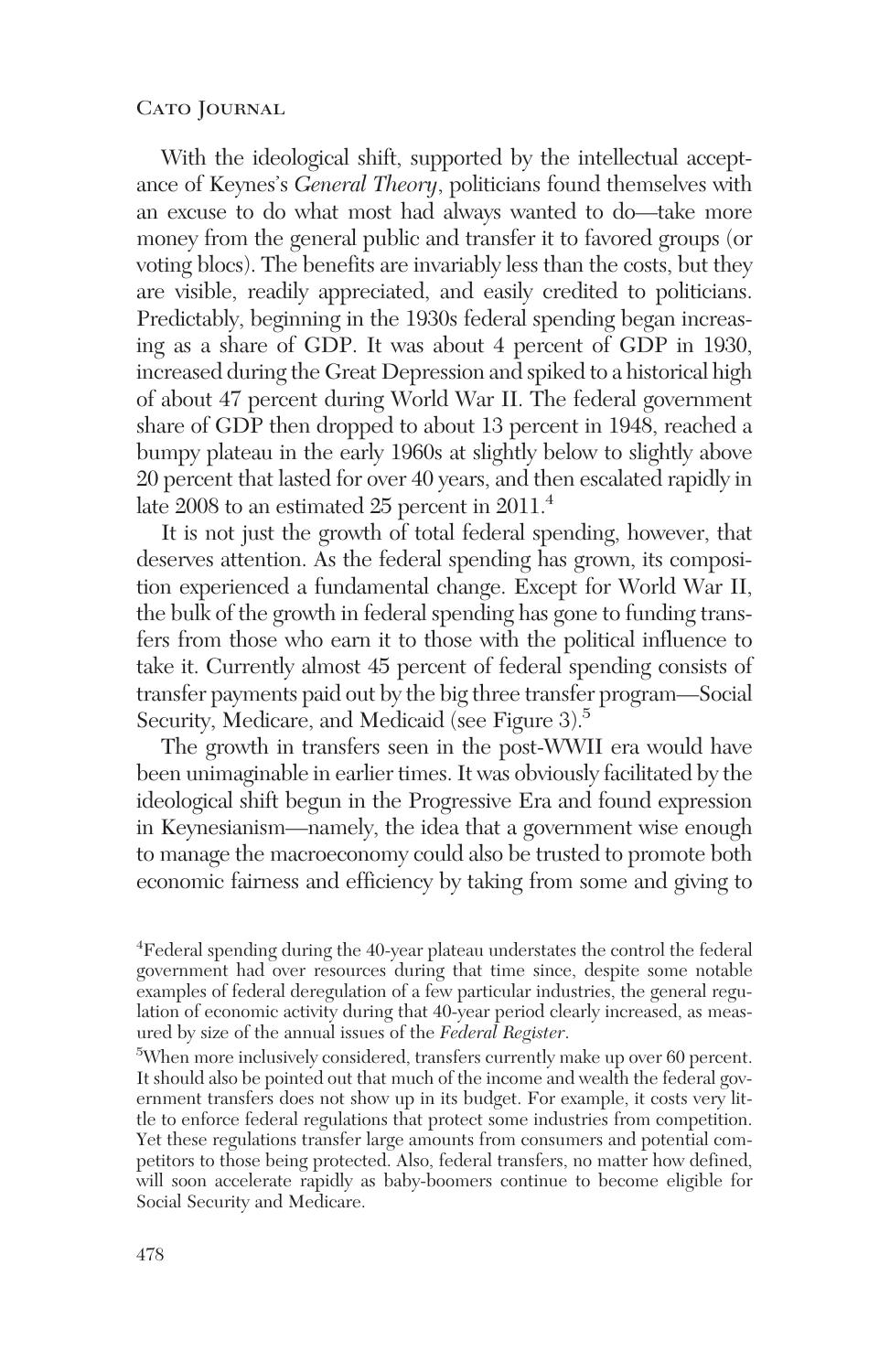

FIGURE 3

"deserving" others. Once such transfers began growing, a reinforcing dynamic kicked in. As more groups were favored with transfers, the more other groups felt they deserved their share of the booty, and the less fair it seemed to deny them.

Compare today's situation with that in 1887 when President Cleveland vetoed legislation that would have transferred \$10,000 in federal funds to distribute seed corn to drought-stricken Texas farmers on the grounds that doing so was not a legitimate function of the federal government (see Graff 2002: 85). Today, billions of dollars each year are transferred to areas suffering from natural disasters. It is estimated that almost half of those funds are allocated on the basis of politics rather than any serious assessment of damage (Garrett and Sobel 2003).6

The public willingness to assign a greater role to federal government spending also extended to allow increased borrowing. In the 1930s economists began arguing, and teaching their students, that budget deficits were good for the economy. More cautious economists did mention that budget surpluses were also important during economic booms, but it was still widely argued that a

Source: Bureau of Economic Analysis, National Income and Product Accounts.

<sup>6</sup> Garrett and Sobel (2003) find that more disasters are declared during election years, with those states important in presidential elections receiving more emergency funding that others. Also, whether an election year or not, those political jurisdictions represented by congressional members on committees overseeing the Federal Emergency Management Agency receive more emergency funding than other jurisdictions.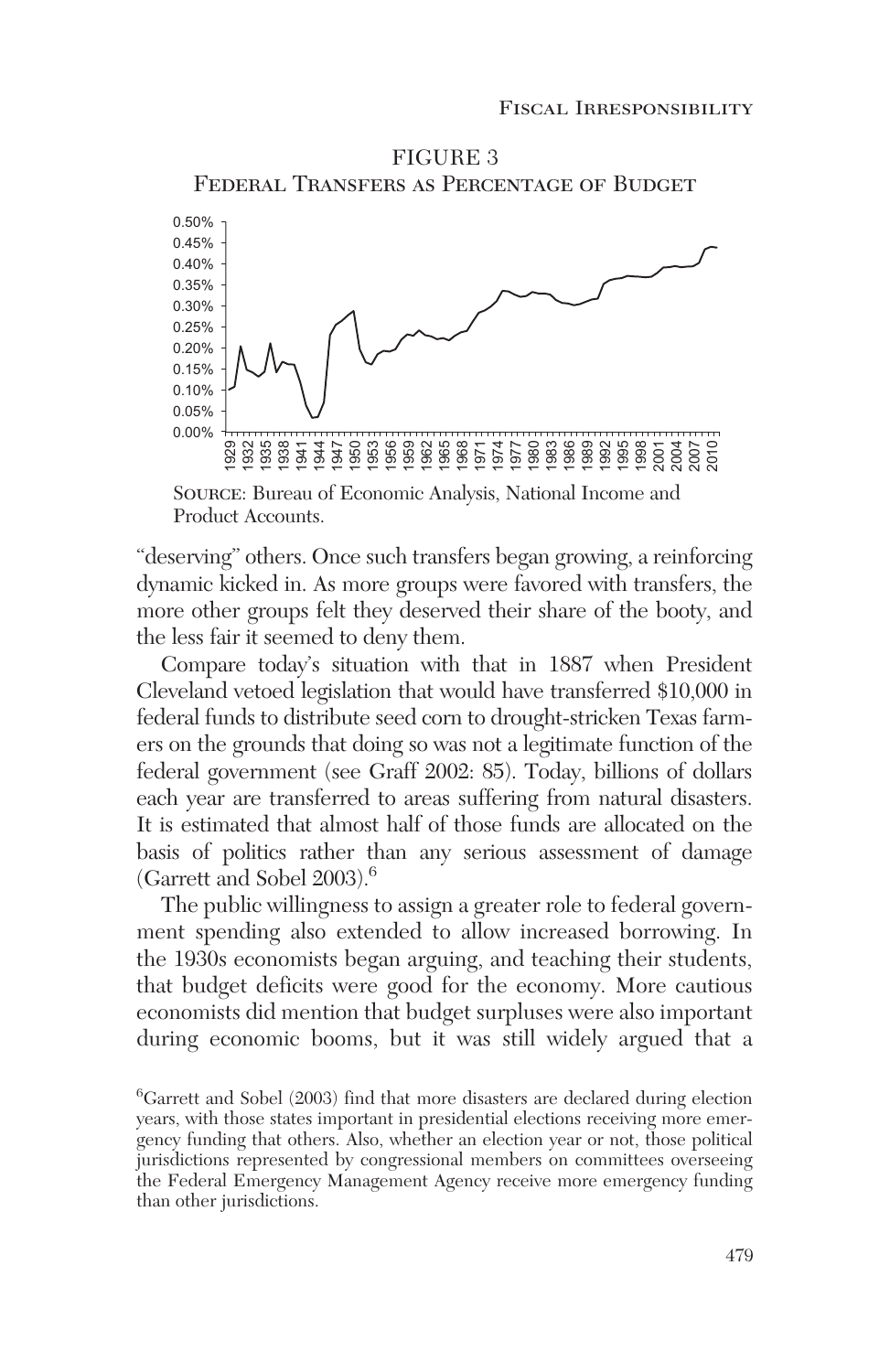buildup of federal debt over time, even as a percentage of GDP, did not create the same problem as would a family's escalating debt, since the federal debt is (or at least was) largely owed to ourselves.<sup>7</sup> These arguments were music to the ears of politicians who were much more enthusiastic about spending than taxing. As the political stigma against budget deficits diminished, so did the fiscal responsibility of our political representatives as they increased the use of debt to delay and disguise the cost of their spending programs. The results can be seen from the increase in the number and size of budget deficits since 1950. Politicians were quick to turn to Keynes to justify running deficits when the economy slowed, but they forgot about him, along with his recommendation to moderate economic activity with budget surpluses when economic activity was booming. Letting the good times roll is much more fun than worrying about the bubbles and distortions that invariably result when times become too good for too long.8

It is clear from 19th century American economic history that solid economic growth can be achieved with extremely moderate (by today's standards) federal spending and long periods of budget surpluses—a fiscal situation that is considered contractionary by Keynesians. While modest federal spending and budget surpluses were not contractionary in the past, they obviously did not prevent the economy from occasionally stalling. But neither has Keynesian policies. Looking at the period from 1960 to the present when, until very recently, federal spending fluctuated between about 17 and 21 percent of GDP and budget deficits were the rule, eight recessions are observed. Most of those were short, lasting a little less or a little more than a year, but quite sharp in some cases. The Great Recession that began in December 2007 caused the largest drop in economic activity of any downturn since the Great Depression. And although it was officially over in June 2009, the recovery has been slow and halting, with unemployment remaining over 8 percent.<sup>9</sup>

<sup>&</sup>lt;sup>7</sup>See Buchanan (1999) for a compelling argument against the owe-it-to-ourselves claim that government debt is less costly when the creditors are domestic than when they are foreign.

<sup>8</sup> Buchanan and Wagner (1977) argue that even if Keynes's economic prescriptions were sound economic policy as he presented them, once they were filtered through the democratic political process the results would be economically unfortunate.

<sup>9</sup> Much of the decline in the unemployment rate from the October 2009 high of 10 percent was not the result of more people returning to work but of a declining labor force participation rate.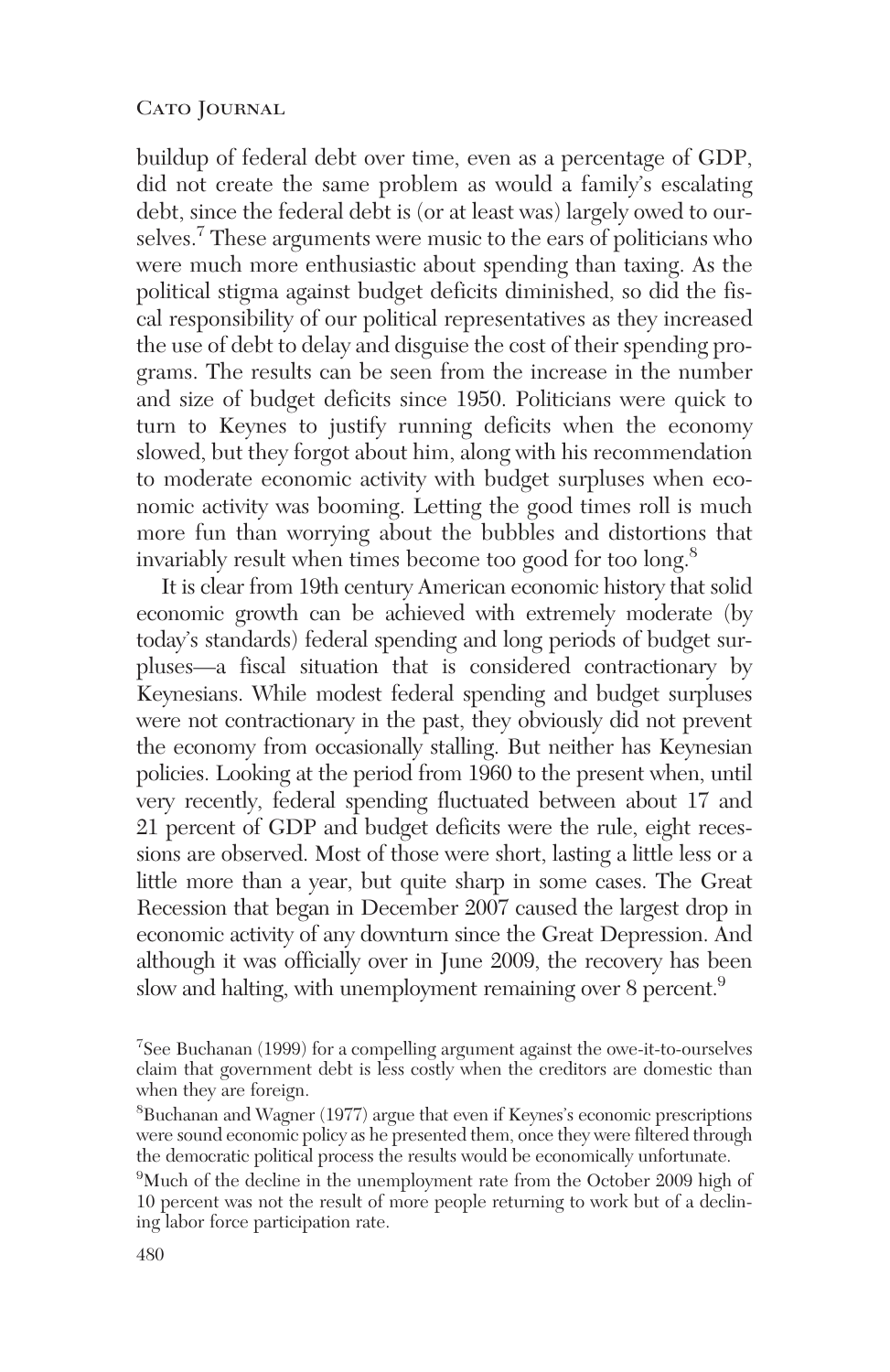One interesting feature of the post–World War II recessions is that seven of the eight recessions were preceded by two years of federal budget deficits, with those deficits exhibiting a moderate upward trend as a percent of GDP (see Figure 1). And in every case budget deficits were run during part of the recession. One can argue that these federal budget deficits reduced the intensity of the recessions and shortened their durations. Indeed, before the last recession the period after 1981 was sometimes referred to as the Great Moderation, with some claiming that economists had learned how to keep recessions shallow and short by fine-tuning economic activity with fiscal policy. That claim suffered a quick and embarrassing death as the Great Moderation has been replaced with the Great Recession. But Keynesian budget deficits have not fallen out of political fashion despite the fact that the truly impressive federal deficits that have been thrown at the Great Recession since 2009 to stimulate economic growth have been accompanied by unimpressive results.

The historical connection between economic downturns and deficit spending provides little support for the claim that the federal spending is stimulating economic activity. Consider the fact that peacetime budget deficits have become roughly as common since the 1950s as peacetime surpluses were during the 19th century and the early years of the 20th century. Until the end of World War II, the longest run of peacetime deficits in American history occurred during the Great Depression, which persisted throughout the 1930s despite those deficits.<sup>10</sup> Deficits remained fairly common from the end of World War II through 1960, with five during the

 $10D$ eficit spending during World War II is commonly credited with finally bringing the economy out of the Great Depression. Unemployment was dramatically reduced as almost 10 million men were drafted into military duty from 1940 to 1945 and millions of men and women were hired to produce war material. But Higgs (1992) has shown that the value of personal consumption was at best stagnant during the war, and may have been lower than before the war began. Also, Keynesian economists widely predicted that a large decline in federal spending after the war, with millions of soldiers returning home and armament industries laying off workers, would result in a return to high unemployment and depression (Nasar 2011: 385–86). Yet from 1945 through 1947, federal spending declined over 60 percent *without a recession*. Indeed, *private* GDP increased 29.5 percent in 1946 and, despite the common explanation, this increase cannot be explained by the large personal savings that accumulated during World War II since there was no reduction of private holding of liquid assets after the war (Higgs 1999: 603, 607). There was a short recession from December 1948 to November 1949, but this occurred during a year in which the federal budget was in deficit.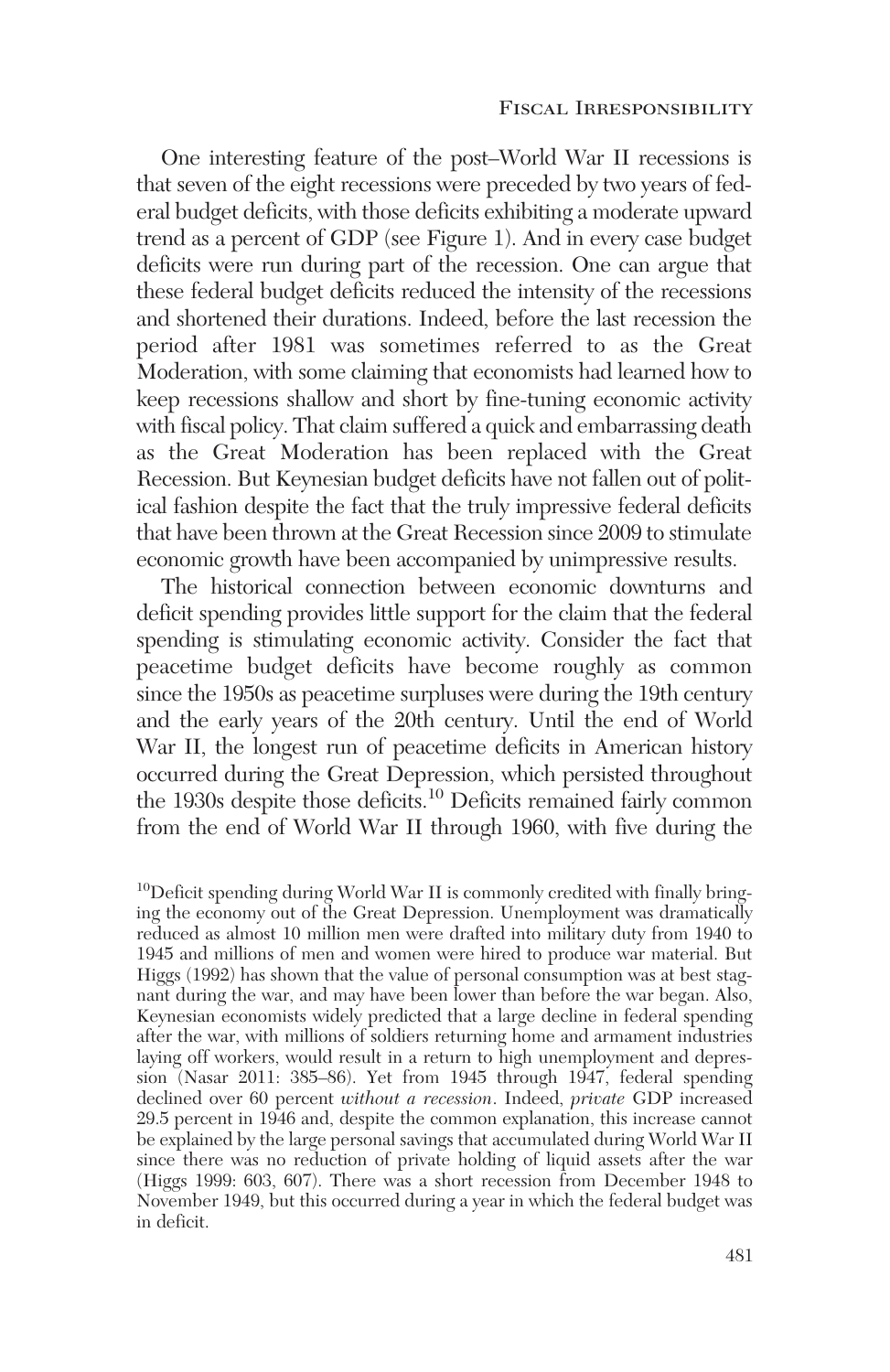11 years beginning at the start of 1947 through the end of 1960 (removing the three years during the Korean War). After 1960, however, federal deficits became chronic with deficits occurring in all but five years since then. The tendency has also been for federal budget deficits to increase since 1960. Although these deficit increases as a percentage of GDP have been persistent, they did not increase explosively until 2009 when the deficit went from 3.2 percent of GDP in 2008 to 10.08 percent. Some of this increase was due to the financial crisis and Troubled Asset Relief Program spending. But even after the end of TARP and the official end of the Great Recession, deficits have remained at about 9 percent of GDP.

### Chronic Peacetime Deficits

Keynes, and his early disciples, almost certainly did not imagine the chronic peacetime deficits experienced since 1960. The original Keynesian prescription called for offsetting the budget deficits during recessions with budget surpluses during economic booms, with the budget remaining at least roughly in balance over time. But given the political incentives, chronic and increasing budget deficits are inherent in the interaction between Keynesian economics and political incentives.

Political incentives, along with greater public acceptance of activist government, can explain the move to chronic deficits. But chronic deficits mean that when an economic contraction occurs it is highly likely to occur when the federal budget is already in deficit. Couple this with the Keynesian view that it is an increase in deficit spending—not the level—that is needed to stimulate economic activity. As expressed by Jared Bernstein, former economic advisor to Vice President Joe Biden, "To keep your foot where it is on the accelerator—even if it is pretty far down—doesn't add speed (or growth). To go (grow) faster, you've got to press down harder."11 This creates a dynamic that almost guarantees increasing deficits.

So without resistance to Keynes's orthodoxy (and there has always been scholarly resistance and some political resistance as well), the tendency is for budget deficits to become both chronic and to increase as a percentage of national income. Ultimately this does little, if anything, to reduce the likelihood of the next downturn.

<sup>11</sup>Quoted in *Investor's Business Daily* (2011: A12).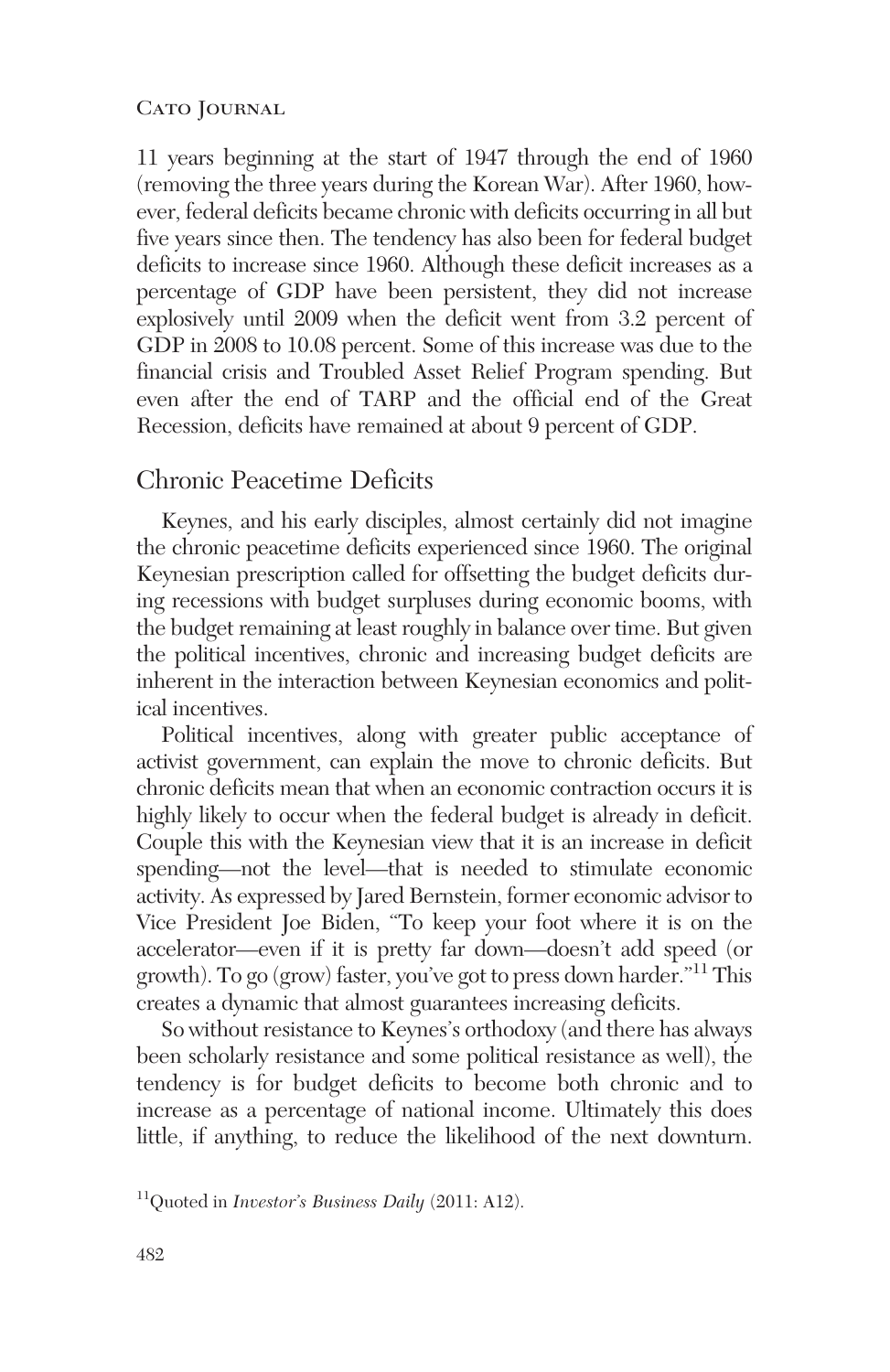And, as shall be seen, when government spending and deficits increase, given their current levels, they destroy wealth by reducing the productive capacity of the economy below what it would otherwise be.12 So even if increasing deficit spending did impart a shortrun stimulus effect, its long-run effect would still be negative since it is impossible to increase economic production beyond an economy's productive capacity. Unfortunately, this long-run cost has little effect when fiscal decisions are made in response to short-run political considerations.

Even the most enthusiastic Keynesians, if they value their reputations as economists, acknowledge that government spending and deficits can become large enough to reduce economic growth and the long-run prosperity of a nation. But even when they see the importance of restoring some semblance of fiscal responsibility, they argue that we should wait until larger deficits stimulate economic growth. For example, according to Krugman (2008), "It's politically fashionable to rant against government spending and demand fiscal responsibility. But right now, increased government spending is just what the doctor ordered, and concerns about the budget deficit should be put on hold." This short-run view is not new.

### Short-Run Politics vs. Long-Run Productivity

Economic shortsightedness is inherent in Keynesian economics and is reflected in many of Keynes comments as *The General Theory* was being written and in the book itself. For example, in a 1933 letter, Keynes encouraged president-elect Franklin D. Roosevelt not to let long-term concerns interfere with running the large budget deficits needed for short-run economic recovery (Nasar 2011: 325). Keynes's short-run perspective is also clear in *The General Theory* with statements such as, "The right remedy for the trade cycle is not to be found in abolishing booms, and thus keeping us permanently in a semi-slump; but in abolishing slumps and thus permanently keeping us in a quasi-boom" (Keynes 1936: 322). This elevated concern with near-term consequences provides an added explanation for the appeal Keynesian economics has to most politicians.

 $12$ It should be obvious that if more government spending and larger deficits created value (by moderating economic downturns and increasing long-run productivity) in excess of opportunity costs, more spending and larger deficits would improve a country's credit rating instead of reducing it.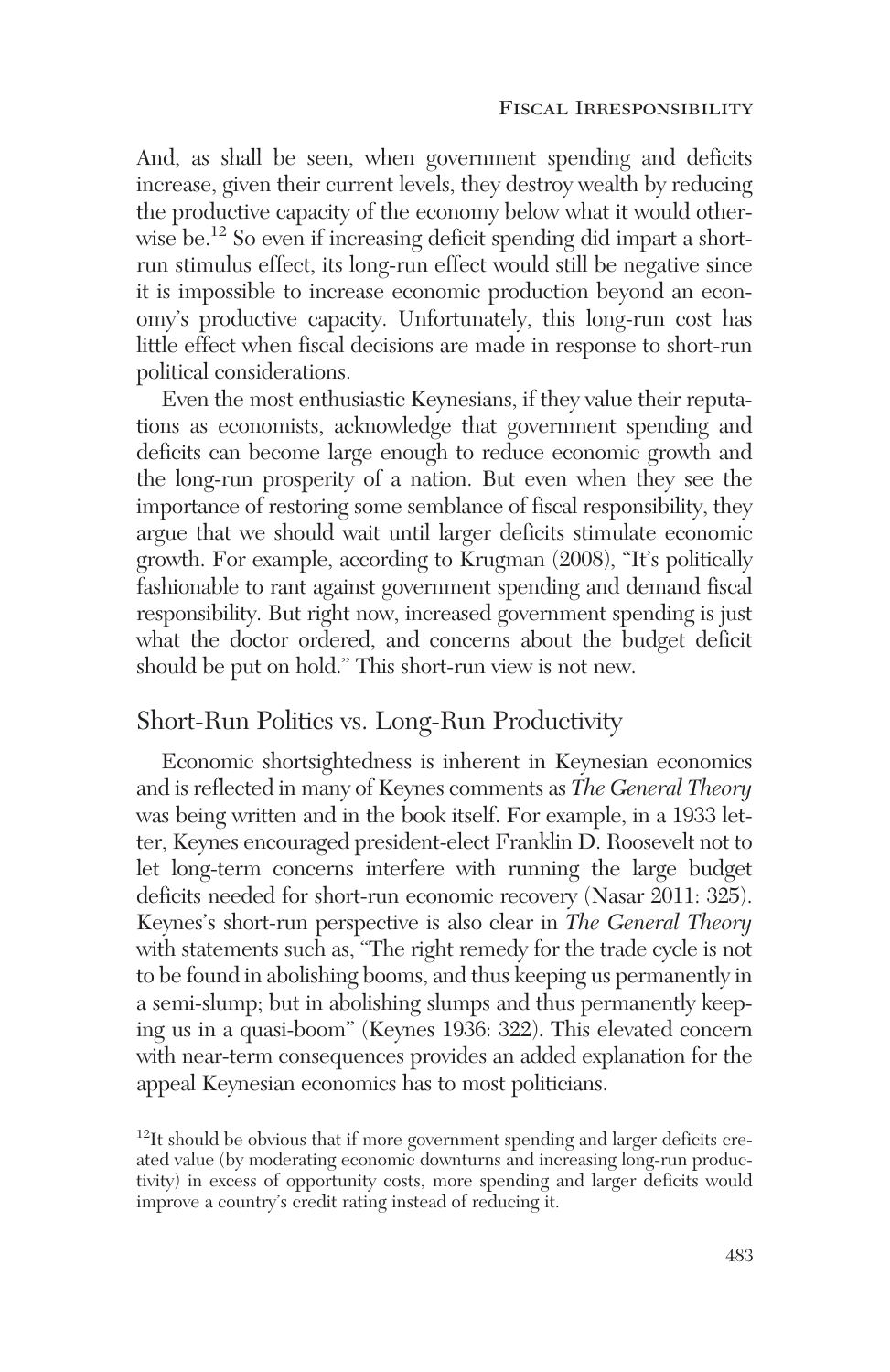Consider the time perspective relevant to Keynesian economics in comparison to that relevant to supply-side economics, which was widely discussed in the 1980s but attracted far more political ridicule than support. The force driving economic growth according to Keynesians is aggregate demand, most of which consists of consumer demand. People can increase their demand quickly in response to government spending that increases their incomes, and the expectation is that this can have a rapid and positive effect on the economy.<sup>13</sup> Supply-side policies are aimed at promoting prosperity by increasing the productive capacity of the economy, and this requires innovation and investments that can, and often do, take years to bear fruit. With elections always approaching and economic downturns creating public demand for urgent action, politicians find demand-side more attractive than supply-side policies.

Also, demand-side policies can be targeted to concentrate immediate benefits on particular interest groups in ways that are easily traced back to the politicians who voted for them. Effective supplyside policies require eliminating tax preferences, broadening the tax base, and significantly reducing programs and regulations that undermine economic productivity. But these policies impose immediate costs on, and are resisted by, politically influential groups. The prosperity created by side-side policies is widely defused and gradual in coming and so is unlikely to be appreciated, or attributed to the political decisions that helped generate it even if it is. No wonder, in both economic busts and booms, politicians tend to favor demandside policies while promising to make the tough decisions to restore fiscal responsibility in the future.

The decline in fiscal discipline encouraged by Keynesian policy has led to expansions in federal spending that undermines the ability of Keynesian spending to stimulate even short-run economic growth. When the economy is in a recession, government spending motivated and directed primarily by short-run political concerns invariably slows up the adjustments necessary for economic recovery. Simple political calculus motivates undermining the self-correcting adjustments inherent in free markets by protecting favored groups against market discipline and distorting the information provided by

<sup>13</sup>How quickly demand-enhancing spending programs can be enacted and become "shovel ready" is another issue. But political lags exist when enacting and implementing any economic policy.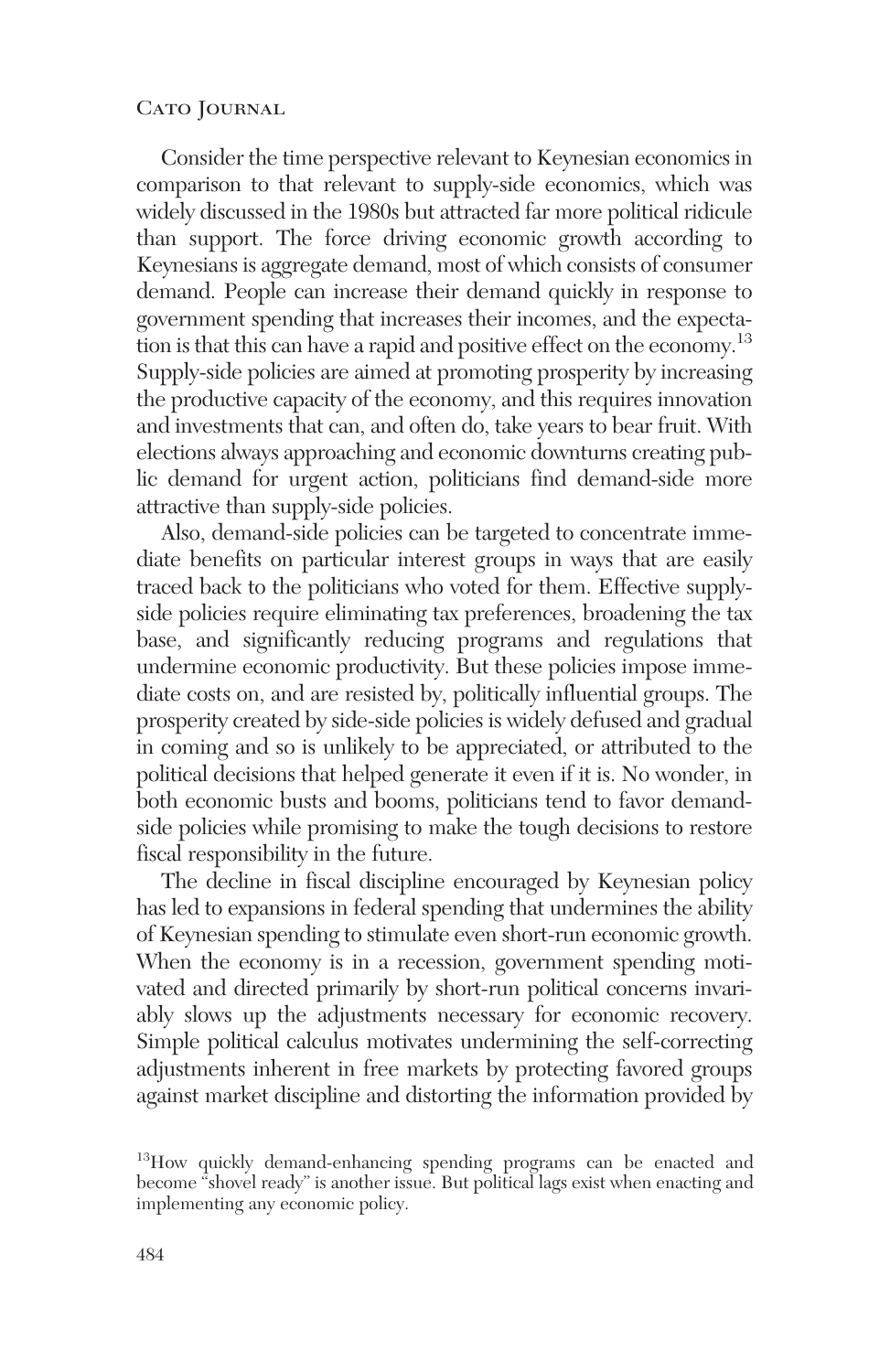market prices. For example, the recent Great Recession was largely precipitated by the government policies that motivated the excessive building of houses. Given this malinvestment, one important adjustment needed to make the best use of the existing stock of housing and redirect resources into employments more productive than adding to the housing stock is for housing prices to drop. This, of course, is a market adjustment that needed no help from government attempts to influence housing prices. And, of course, housing prices did fall. But they would have fallen faster except for the fact that the federal government spent a great deal of taxpayer money to prop them up.

The expansion in federal spending since 1930 has been accompanied by an increase in transfers as a percentage of the federal budget and of national income (see Figure 3). Unfortunately, government transfers and spending in general damage long-run growth in several ways. First, it has been estimated by Payne (1991: 186) that raising another dollar in taxes costs \$0.65 in lost output. Second, transfers are commonly used to finance wasteful activities such as growing cotton in the desert, turning corn into ethanol, and producing so-called green energy in politically favored companies that manage to fail despite massive subsidies. Third, government transfers create opportunities for some to capture the wealth of others, which motivates political rent-seeking that replaces otherwise productive activities, not to mention the costly efforts people make to protect their wealth from political capture. Fourth, federal transfers, and the myriad regulations that invariably accompany them, commonly provide protection against market competition, and by doing so deflect, delay, or distort the investments needed to maintain, much less increase, economic productivity. In the final analysis, when a dollar is taken from Peter so it can be transferred to Paul, Peter ends up losing more than a dollar, Paul receives less than a dollar, and the economy's capacity to create more wealth is diminished.

It is natural to believe that federal hiring could stimulate economic growth by providing productive employment for underutilized or unemployed workers. This would be true if government jobs created more value than they cost. There are several reasons for doubting this is the case. With the federal government spending over 20 percent of GDP there are unlikely many government jobs left to be created in which additional workers would increase economic productivity much, if any. Even if there are government jobs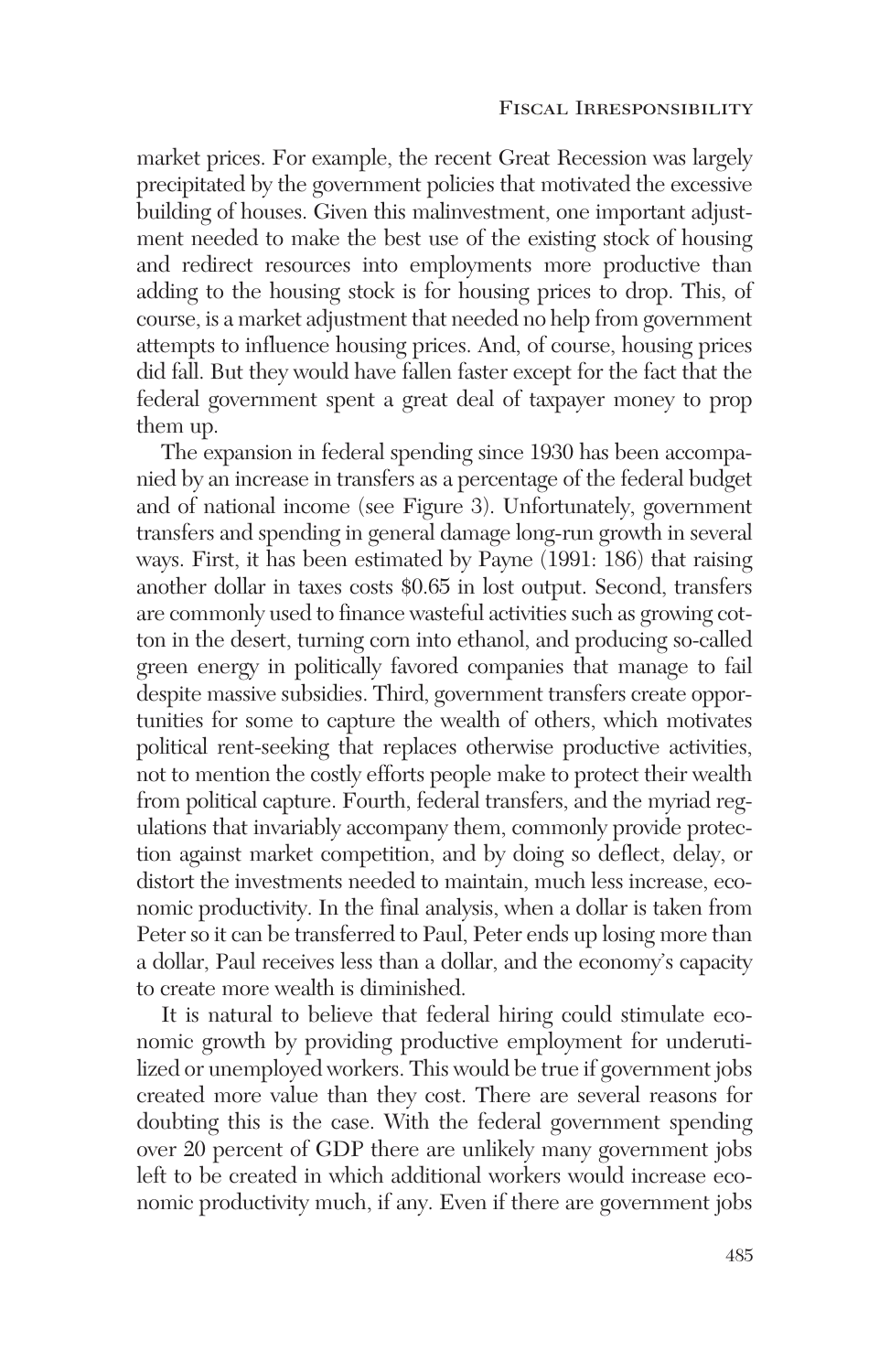in which the right people could create more value than their opportunity costs, without reliable market prices and wages guiding political decisions it is unlikely those jobs can be identified and matched up with the right workers by political authorities. But assuming the information is available to place government workers in jobs where they would add to productivity, a serious problem would remain. Political considerations are typically more important than economic productivity when decisions are made on what government jobs to create, whom to hire, and how much to pay those who are hired.

Also, hiring the unemployed is not the same as hiring people who are otherwise unproductive. Spending time looking for a job in which one can make the greatest contribution with his or her skill is a productive activity. Most of the unemployed could get a job quickly if they were willing to take a low enough salary, but it does not make sense to take a job when the cost of continuing to search (including an available salary forgone) is expected to be less than the value of finding a more productive job. And not to be overlooked is that workers typically face greater incentives to be productive in private-sector jobs than in government jobs. Productivity may be reduced by motivating an unemployed worker to terminate her job search to take a high-paying, low-productive government job. Finally, even if the stated goal is to hire unemployed workers, many of those hired, particularly for jobs requiring specialized skills, are already employed, or soon will be.<sup>14</sup>

The negative effect of government spending is not likely reduced if the spending is financed by increasing the budget deficit—by borrowing rather than taxing. Whether government spending is financed by taxing or borrowing, the effect is to transfer productive resources from the private sector into the public sector. This does nothing to affect the productivity-reducing effects of government spending, unless the option to borrow instead of tax allows government to spend even more than if it otherwise would, in which case the loss in productivity is even greater. Maybe some of the \$0.65 it cost to raise one dollar through taxation is eliminated by borrowing, but borrowing is simply a way of *postponing taxes* and it motivates people to make costly adjustments today to reduce anticipated

<sup>14</sup>According to Jones and Rothschild (2011), of those hired by organizations receiving stimulus funds from the 2009 American Recovery and Reinvestment Act only 42.1 percent were unemployed.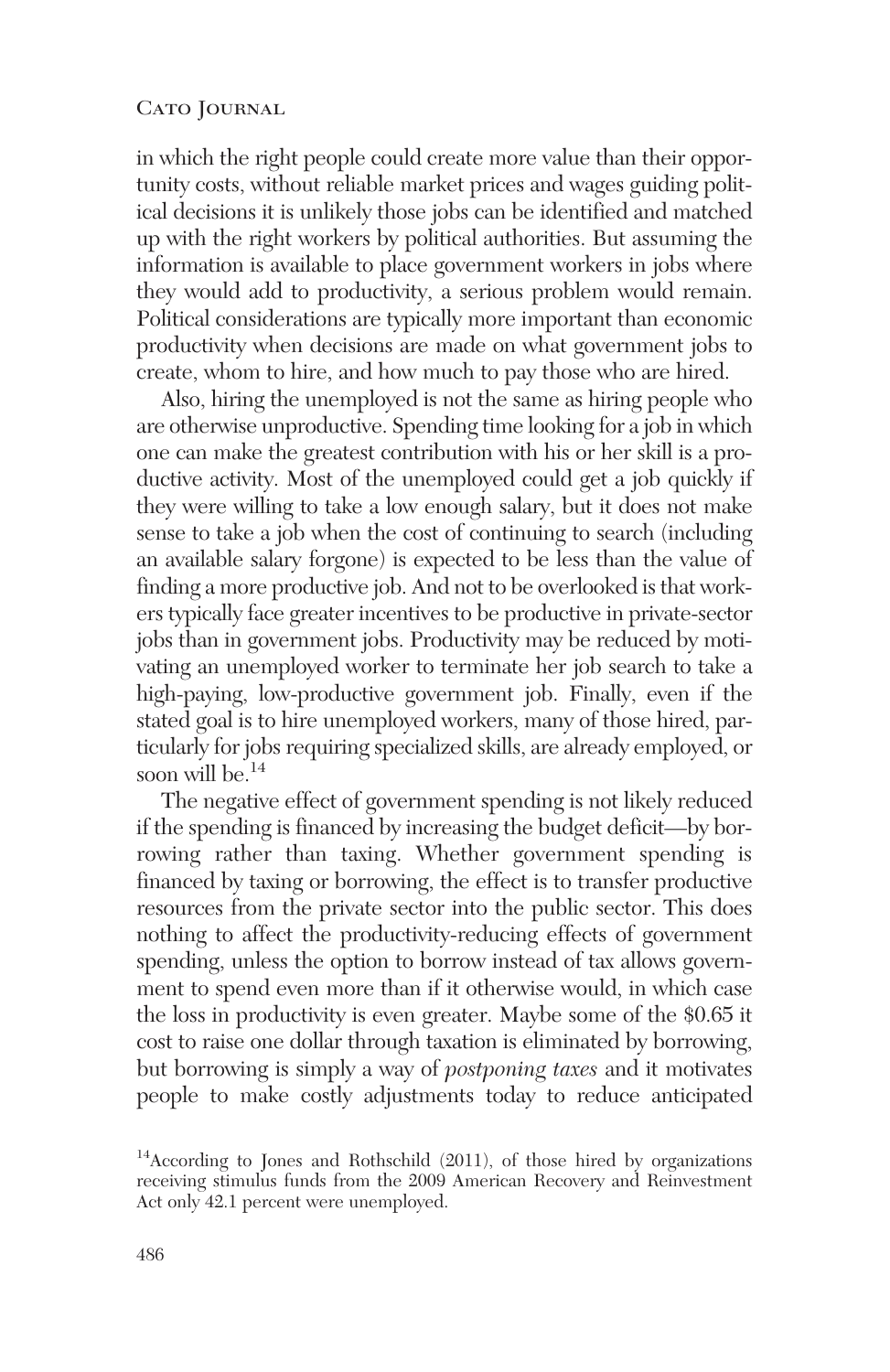future tax burdens. Of course, government can eventually default on the debt and interest payments through inflation, but that creates its own inefficiencies.

Keynesians recognize that there are limits to the economy's productive capacity, but they fail to acknowledge that government spending has long ago reached levels that are adversely affecting that capacity. Nor do they see budget deficits as a possible drag on the ability of the economy to grow by giving politicians even more latitude to expand government spending. Indeed, Keynesians see government spending as doing more to stimulate economic output when it is financed through deficits than through taxation.

# What about the Multiplier Effect?

The demand-side perspective of Keynesian economics makes it easy to overlook the importance of productivity to economic growth. This is vividly seen in the Keynesian belief that deficit spending by government to hire the unemployed is good for the economy even when they are hired to do unproductive tasks. This belief is based on the argument that the money paid to those being hired is all additional income for the economy since it didn't require reducing the income of others with a tax. Some portion of this additional income is then spent to provide a secondary increase in income to others, which continues to produce a sequence of additional income and spending which supposedly expands the economy by some multiple of the original government expenditure. This multiplier effect was famously used by Keynes to argue that using savings to hire the unemployed "to dig holes in the ground" is better than not increasing spending (Keynes 1936: 220).15

While the idea of a multiplier effect seems superficially plausible to many, it does not receive support from the historical record. If the multiplier effect were operative, the United States economy since the end of the Great Recession in 2009 would have been growing far faster than it did for over the quarter of a century after 1865 when the federal government was spending only around 3 percent of the GDP, and running budget surpluses every year except for three years when the budget was balanced.

<sup>&</sup>lt;sup>15</sup>Of course, Keynes thought it would be even better to put the workers to productive use.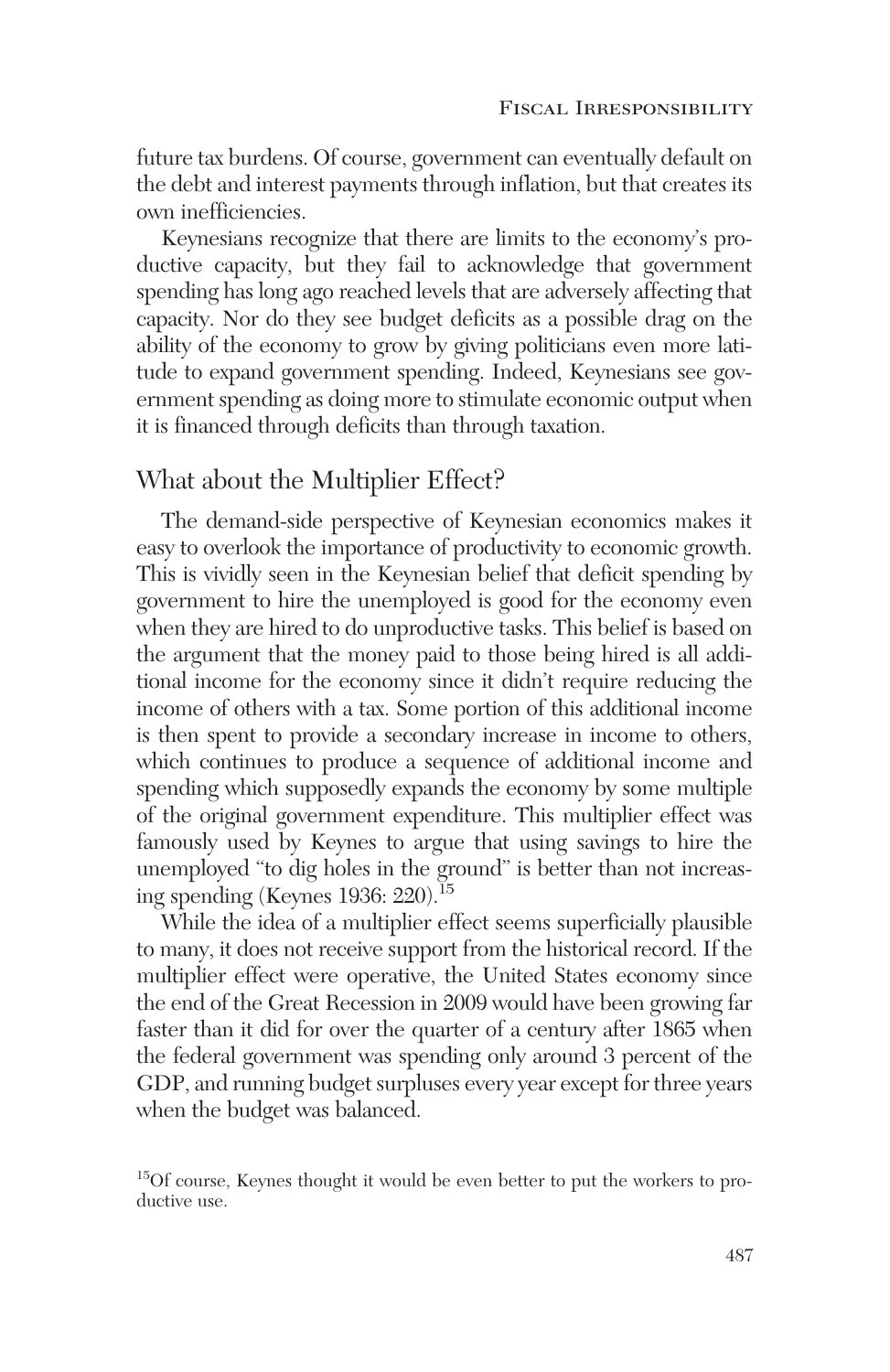Hope in the effectiveness of the multiplier effect is also confronted with the fact that people do not ignore the future consequence of federal spending. People know that government spending is not a free lunch, even if it is financed by debt. More debt today requires higher future taxes to service interest charges and to repay the principal (see Barro 1974). At best the benefits from deficit spending are *temporary*, and as Milton Friedman (1957) established, people spend less out of temporary income increases than out of permanent increases. Furthermore, increased deficit spending creates uncertainty concerning how and when the debt will be paid back, as well as how the expansion in government spending will impact the profitability of business investments. Also, as federal debt increases, so does the political temptation to partially default on the debt through inflation, and inflation is just another way of taxing productive effort and investment, which further retards economic productivity.

Keynesian economics, in conjunction with political incentives, has created upward pressure on federal spending and budget deficits since the 1930s. The economic reality is that at current levels, federal spending is hampering the economy's productive capacity, which is undermining the ability of that spending to stimulate economic growth by increasing demand. Effective demand is always limited by how much can be produced in response to that demand. Trying to expand the economy with ever increasing reliance on demand-side Keynesian spending faces the same long-run problem as would trying to expand a firm by cannibalizing its productive capital to pay for more advertising.

### **Conclusion**

Keynesians commonly talk as if they seriously believe that a depressed economy can be trapped in a high-unemployment equilibrium and that stimulus from government spending—preferably deficit spending—is the only hope for returning to full employment. A casual look at the historical record is enough to dismiss that view. The self-correcting adjustments motivated by the combination of harsh realities imposed by market discipline and profitable opportunities revealed by market prices are not only enough to restore growth to a depressed economy, but the most effective way to do so. Keynesians have persistently ignored self-correcting market forces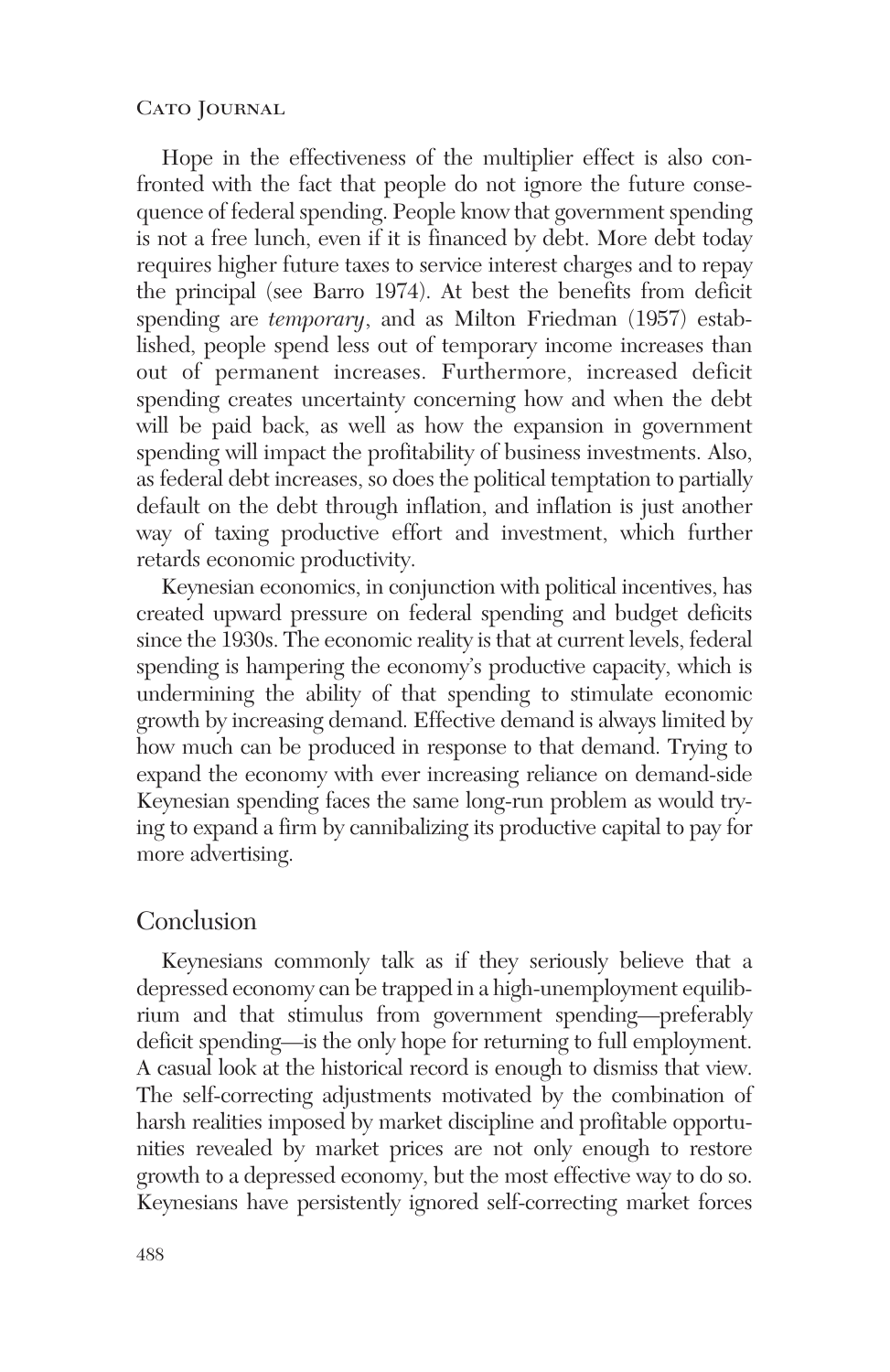and the depressing effect on long-run economic productivity of escalating government spending and budget deficits caused by the interaction between Keynesian policies and political incentives. The result is that Keynesian attempts to increase economic growth by moderating economic downturns are counterproductive—they do little to stimulate economic activity in the short run while they reduce the growth of economic productivity in the long run.

Some will see the argument that Keynesian spending fails to stimulate economic recovery and harms long-run growth as pessimistic. I disagree. There is nothing pessimistic in recognizing that doing the most to promote long-run economic growth while moderating economic fluctuations is hardly likely to be achieved by unleashing politicians from the constraints required for fiscal responsibility. The political implications of my argument can be seen as pessimistic, however, since it implies that the failure of Keynesian attempts to stimulate the economy generate a temporal pattern of concentrated benefits and diffused costs that yield social benefit-cost ratios of less than one but political benefit-cost ratios of greater than one. Keynesian economics is another example of bad economics making for good politics.

Indeed, my argument is more pessimistic than indicated by the political popularity of Keynesian economics as an excuse for fiscal irresponsibility. Keynesian policies can trap politicians into continuing excessive spending and chronic budget deficits even though they realize that doing so does little to stimulate the economy in the short run and harms economic growth in the long run. The problem is that reducing government spending and deficits may cause decreased economic activity and increased unemployment in the short run. People will have made decisions in response to existing levels of government spending rendering them and their investments dependent on that spending. These workers and resources will be redeployed in response to market incentives into more productive employments if government budgets were reduced, but the transition would take a length of time that is politically unacceptable, even though the temporary loss would be small compared to the long-run gain.

Keynesian policies can also trap politicians into continuing those policies by creating support for the Keynesian claim that a depressed market economy cannot return to full employment on its own. As argued above, our market economy still maintains a great deal of self-correcting resiliency in recovering from downturns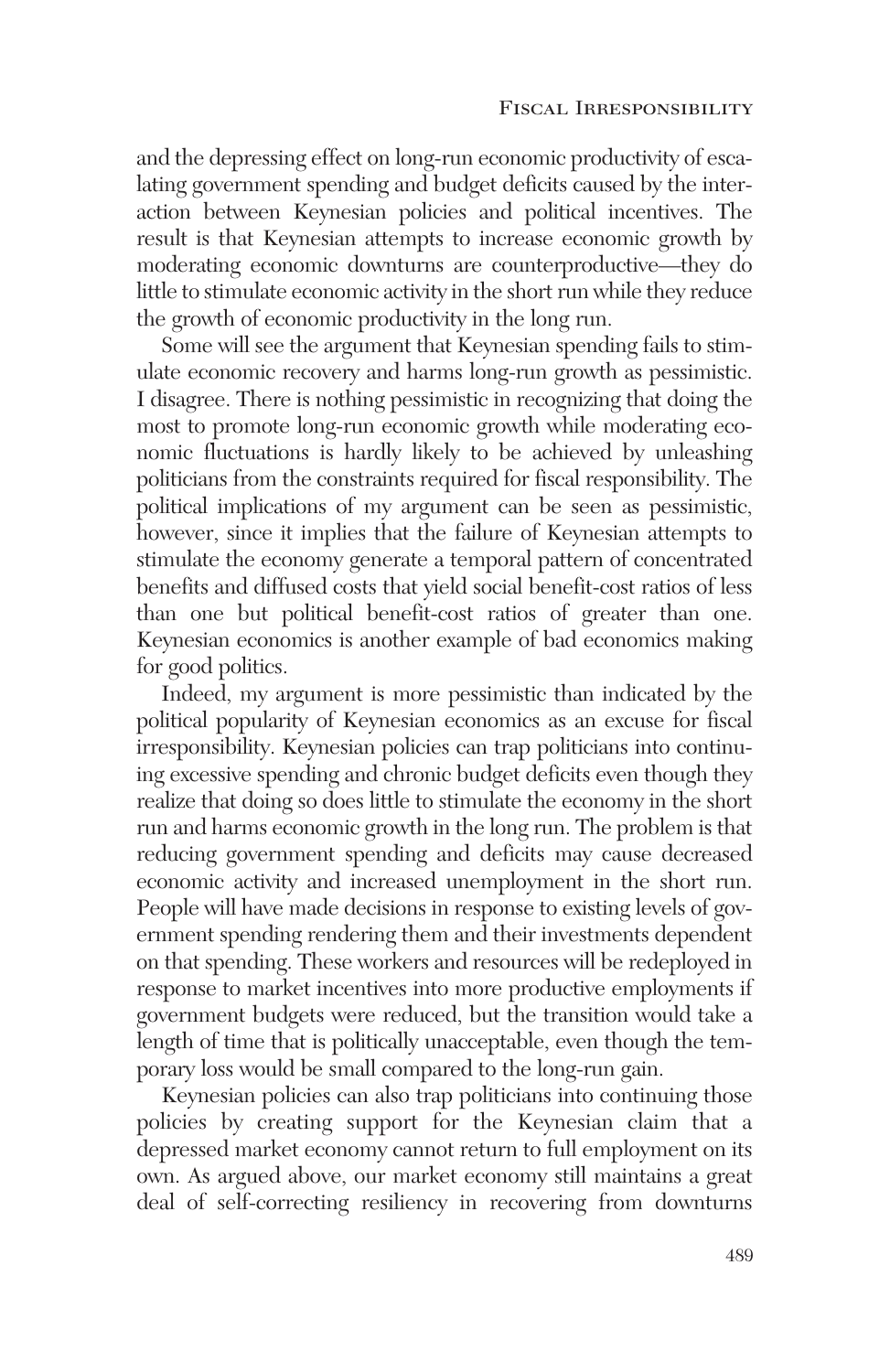despite Keynesian views to the contrary. But the spending and budget deficits that are inherent in Keynesian efforts to direct economic growth are inevitably accompanied by a host of government rules, regulations, mandates, and subsidies that are undermining self-correcting market forces. The weaker these forces become, the less politically attractive relying on them will become relative to another round of spending increases funded by yet larger budget deficits as the best response to the next recession. The unfortunate dynamic here is obvious.

But the situation is not hopeless. Even politicians can learn from experience and, more critically, the prevailing political philosophy can shift back toward the healthy skepticism toward government activism that existed for the first 140-plus years of U.S. history, which will significantly alter political incentives.<sup>16</sup> In the meantime, examining the implications for long-run productivity of implementing Keynesian policies in response to short-run political incentives can hardly do any harm.

### References

- Barro, R. J. (1974) "Are Government Bonds Net Worth?" *Journal of Political Economy* 82 (6): 1095–1117.
- Buchanan, J. M. (1999) *Public Principles of Public Debt: A Defense and Restatement*. *Collected Works of James M. Buchanan*, Vol. 2. Indianapolis: Liberty Fund.
- Buchanan, J. M., and Wagner, R. E. (1977) *Democracy in Deficit: The Political Legacy of Lord Keynes.* New York: Academic Press.
- Clark, J. R., and Lee, D. R. (2011) "Shrinking Leviathan: Can the Interaction between Interest and Ideology Slice Both Ways?" *Independent Review* 16 (2): 221–36.
- Davis, J. H. (2006) "An Improved Annual Chronology of U.S. Business Cycles since the 1790s." *Journal of Economic History* 66 (1): 103–21.
- Friedman, M. (1957) *Theory of the Consumption Function.* Princeton, N.J.: Princeton University Press for the National Bureau of Economic Research.
- Garrett, T. A., and Sobel, R. S. (2003) "The Political Economy of FEMA Disaster Payments." *Economic Inquiry* 41 (3): 496–509.

16Clark and Lee (2011) offer other reasons for believing that a darkness-beforethe-dawn scenario offers hope for a return to fiscal responsibility.